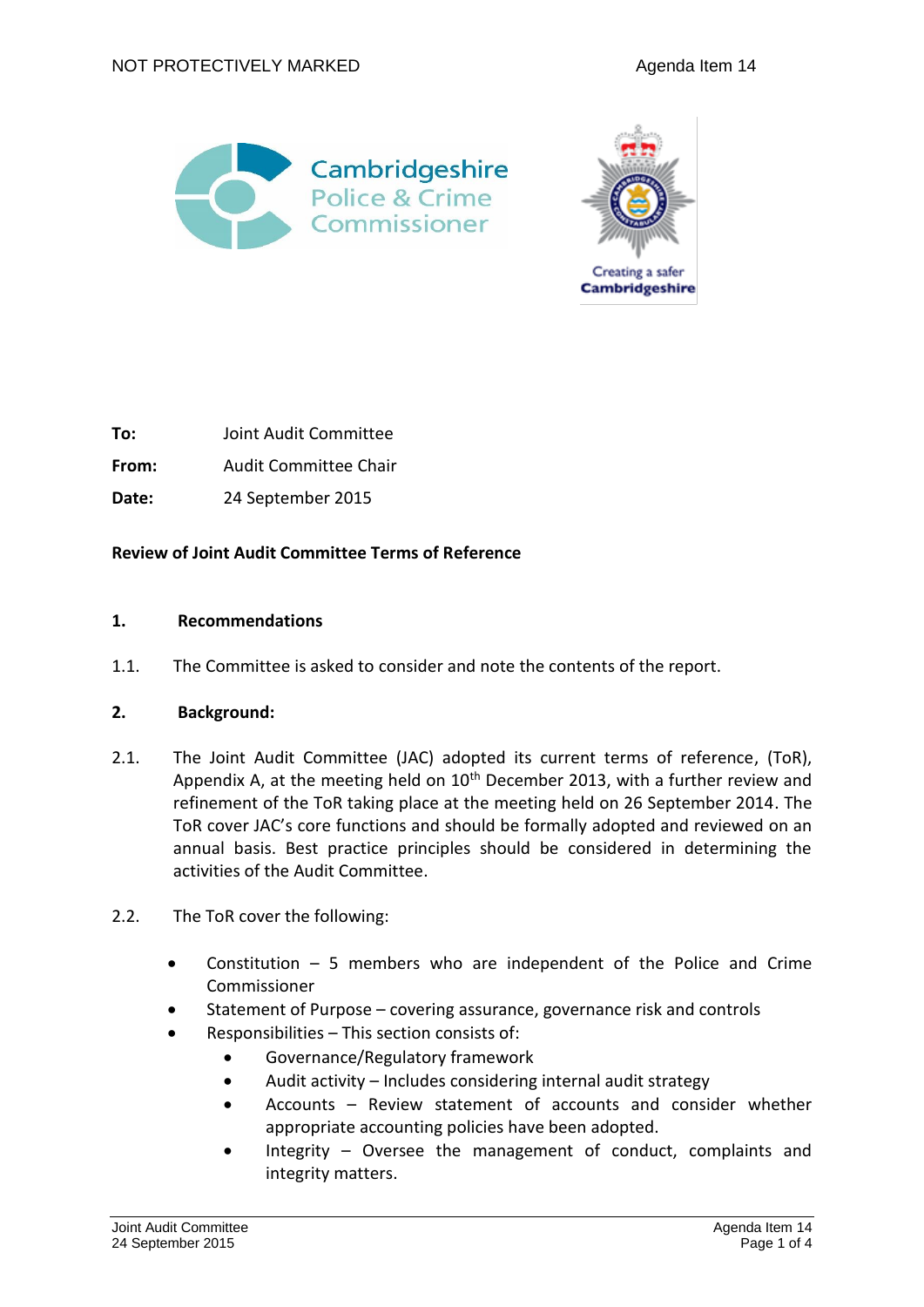- Membership and meetings
- 2.3. When reviewing the Joint Audit Committee terms of reference the following have been taken into consideration:
	- CIPFA "Audit Committees: Practical Guidance for Local Authorities and Police" 2013 Edition.
	- The terms of reference for the Audit Committees of Bedfordshire Police and Crime Commissioner/Chief Constable and Hertfordshire Police and Crime Commissioner/Chief Constable.

## **3. Terms of Reference:**

- 3.1. The CIPFA Practical Guidance for Local Authorities and Police lists the core functions of an Audit Committee as being:
	- Annual Governance Statement
	- **•** Internal Audit
	- Risk Management
	- Assurance Frameworks and Assurance Planning
	- Value for Money and Best Value
	- Countering Fraud and Corruption
	- External Audit
	- **•** Financial Reporting
	- Partnership Governance

## 3.2. Annual Governance Statement

- This is adequately covered within the Terms of reference under the Governance/Regulatory Framework section. The Joint Audit Committee has the responsibility to "To oversee the production of the Commissioner's and Chief Constables Annual Governance Statement and to recommend its adoption".
- 3.3. Internal Audit
	- Internal audit is within the Audit Activity Section. This section focuses on internal audit reports and the Head of the Internal Auditors annual report and Opinion. The terms of reference was updated further to the September 2014 JAC meeting to cover the independence of the internal audit service.
- 3.4. Risk Management
	- Within the current terms of reference it is the JAC responsibility "To monitor the effective development and operation of risk management and make recommendations as appropriate." The Joint Audit Committee assesses the Board Assurance Framework and also the Operational and Strategic risk registers in which it also considers the risk management arrangements and controls in place.
- 3.5. Assurance Frameworks and Assurance Planning
	- The audit committee has a responsibility for making sure assurance is available to enable JAC to meet its terms of reference.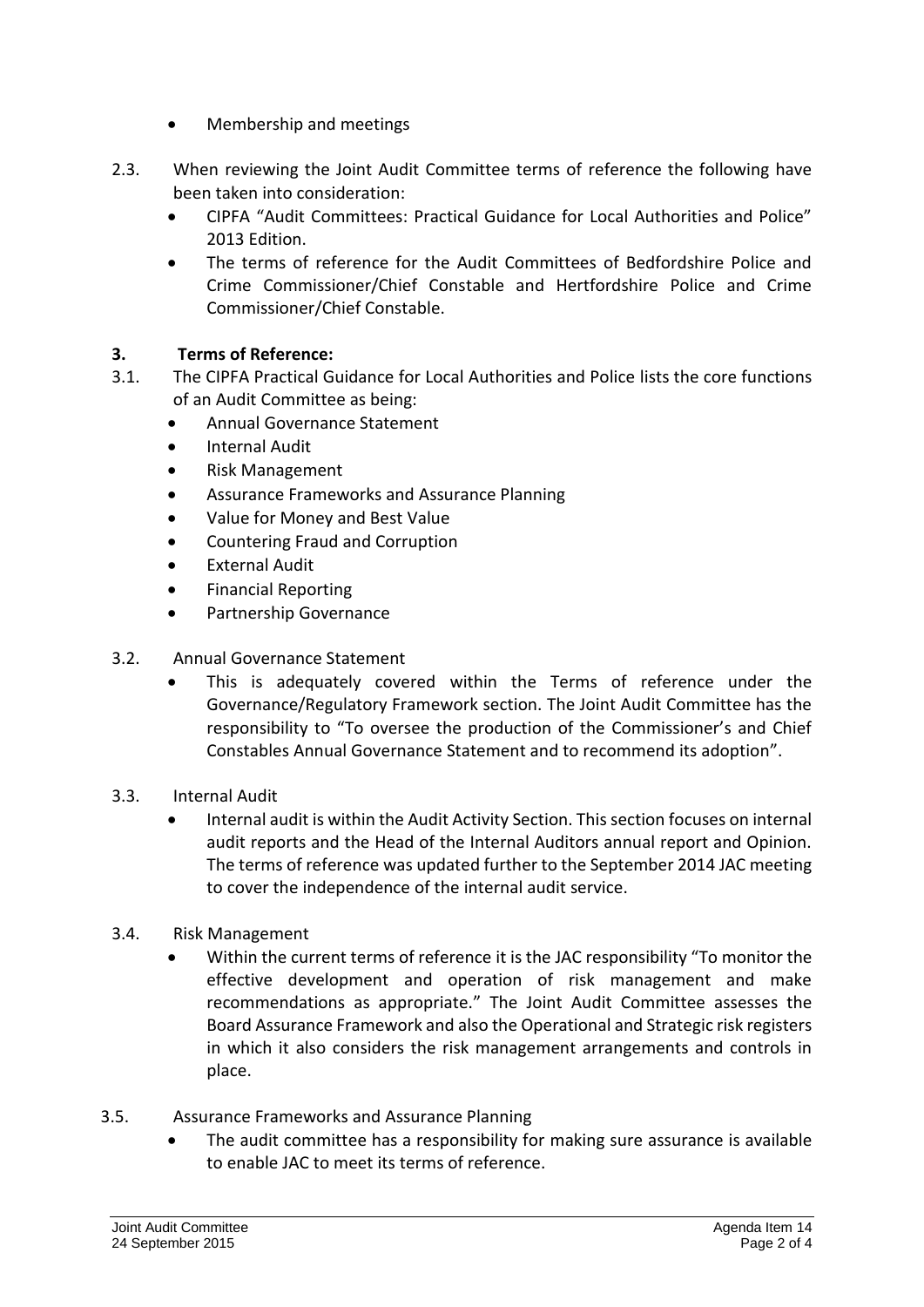- 3.6. Value for Money and Best Value
	- The JAC is required to support both the Police and Crime Commissioner and the Chief Constable in achieving value for money. The audit committee considers this through external auditor's annual report which gives a Value of Money Opinion and also the HMIC Valuing the Police report.
- 3.7. Countering Fraud and Corruption
	- The audit committee has responsibility "To make recommendations for improvements to the arrangements and policies in place in relation to whistle blowing, the anti-fraud and anti-corruption strategy and complaints processes". This includes having oversight of counter fraud.
- 3.8. External Audit
	- This is included within the Audit Activity section. The audit committee has the responsibility of commenting on the scope of the external audit work, liaise with the Audit Commission/its successor body over the appointment of the External Auditor and consider specific reports. The external auditors regularly attend the Joint Audit Committee Meetings and will submit reportsto JAC for consideration.
- 3.9. Financial Reporting
	- This relates to the financial statements (Statement of Accounts) produced by the Police and Crime Commissioner and the Chief Constable. This covers key areas including reviewing the explanatory foreword, suitability of the accounting policies and treatments and assurances that preparations are in place to facilitate the external audit. These are appropriately covered within "Accounts" Section of the terms of reference.
- 3.10. Partnership Governance:
	- This remains an area for development as both the Police and Crime Commissioner and the Constabulary move forward with collaboration. Included within the terms of reference is an overview of the collaboration governance arrangements being put in place they are developed.
	- The JAC has taken into further consideration how it links in to the Bedfordshire and Hertfordshire's Audit Committees, to gain further assurances in relation to collaboration. A tri-force Audit Committee is being arranged.

# **4. Bedfordshire and Hertfordshire Audit Committees Terms of Reference**

4.1. The Terms of References of the respective Bedfordshire, Cambridgeshire and Hertfordshire Audit Committee meetings are contained within the draft Common Financial Regulations for Bedfordshire, Cambridgeshire and Hertfordshire. The Terms of references both cover reviewing internal and external audit plans, the work of internal and external audit, reviewing and endorsing/approving the Police and Crime Commissioner and Chief Constable Governance Statements and Statement of accounts.